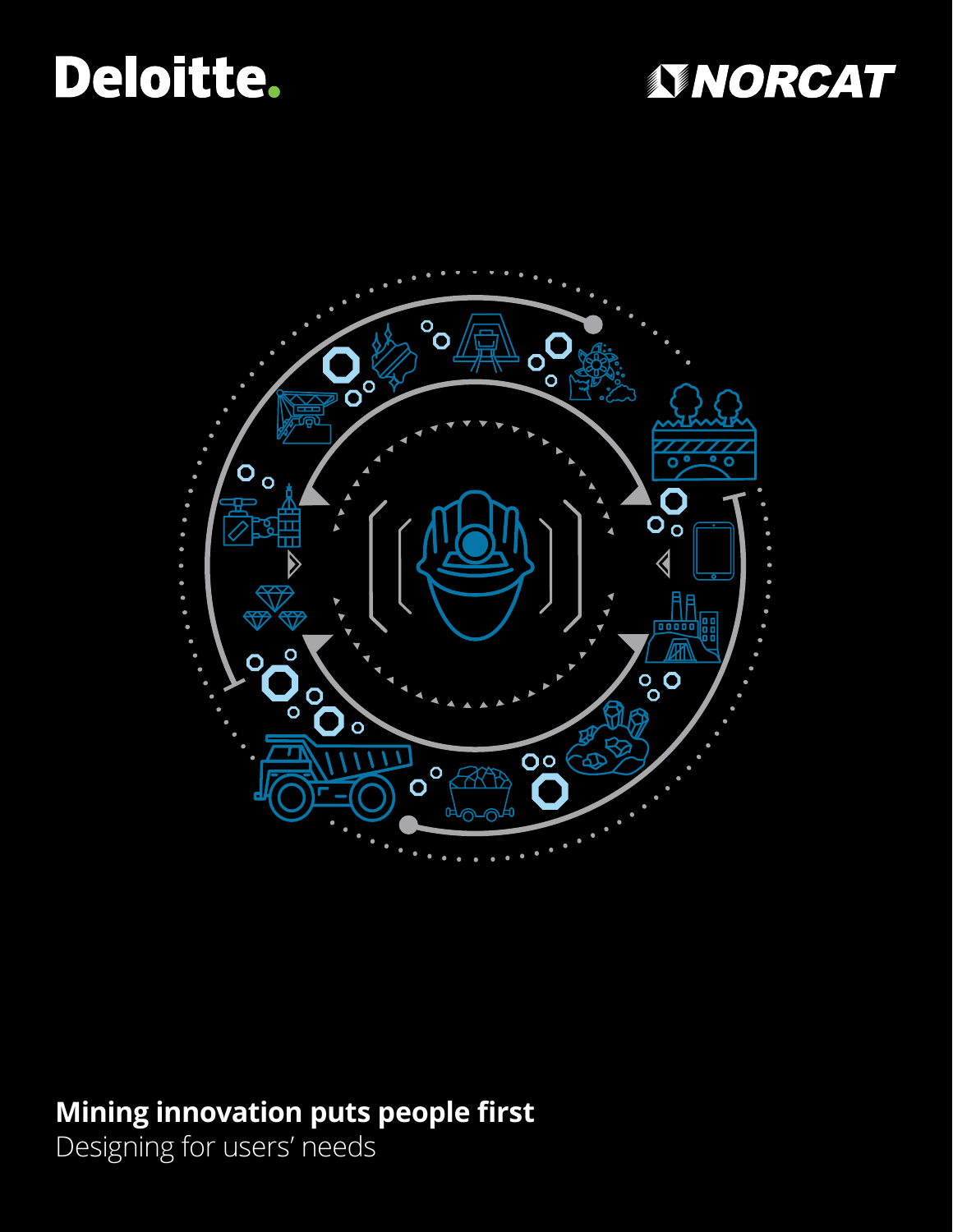### Table of contents

| Introduction                            |                |
|-----------------------------------------|----------------|
| A spotlight on human-centred design     | $\overline{2}$ |
| Integrating HCD into the design process | 4              |
| Reaping the rewards                     | 5              |
| Learning from leaders                   | 6              |
| Using HCD to drive innovation           | 8              |
| About the Deloitte/NORCAT partnership   | q              |

W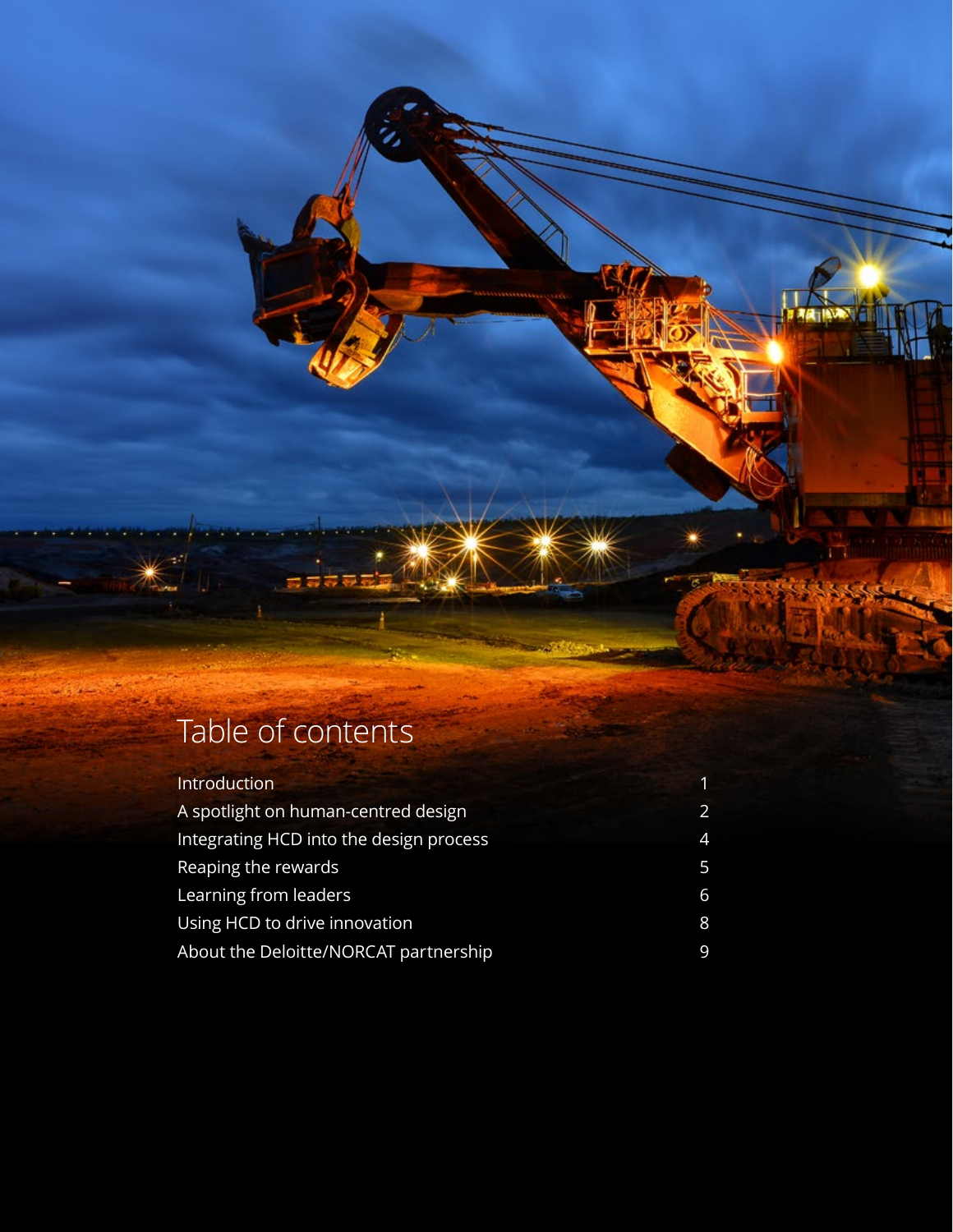# Introduction



### **In 2017, Deloitte and NORCAT,**

one of the world's leading advanced manufacturing and mining technology innovation centres, entered into a

partnership. The goal was to highlight key trends emerging from NORCAT's Underground Centre, a unique, state-of-the-art operating mine in Sudbury designed to enable start-ups, small/medium enterprises, and international companies to develop, test, and showcase new and innovative technologies in an operating mine environment. In an ongoing series of thought pieces, Deloitte and NORCAT will offer insights into those trends, demonstrate some practical examples, and discuss why and how each trend has developed. In this, the first of the series, we discuss Human-Centred Design in Mining.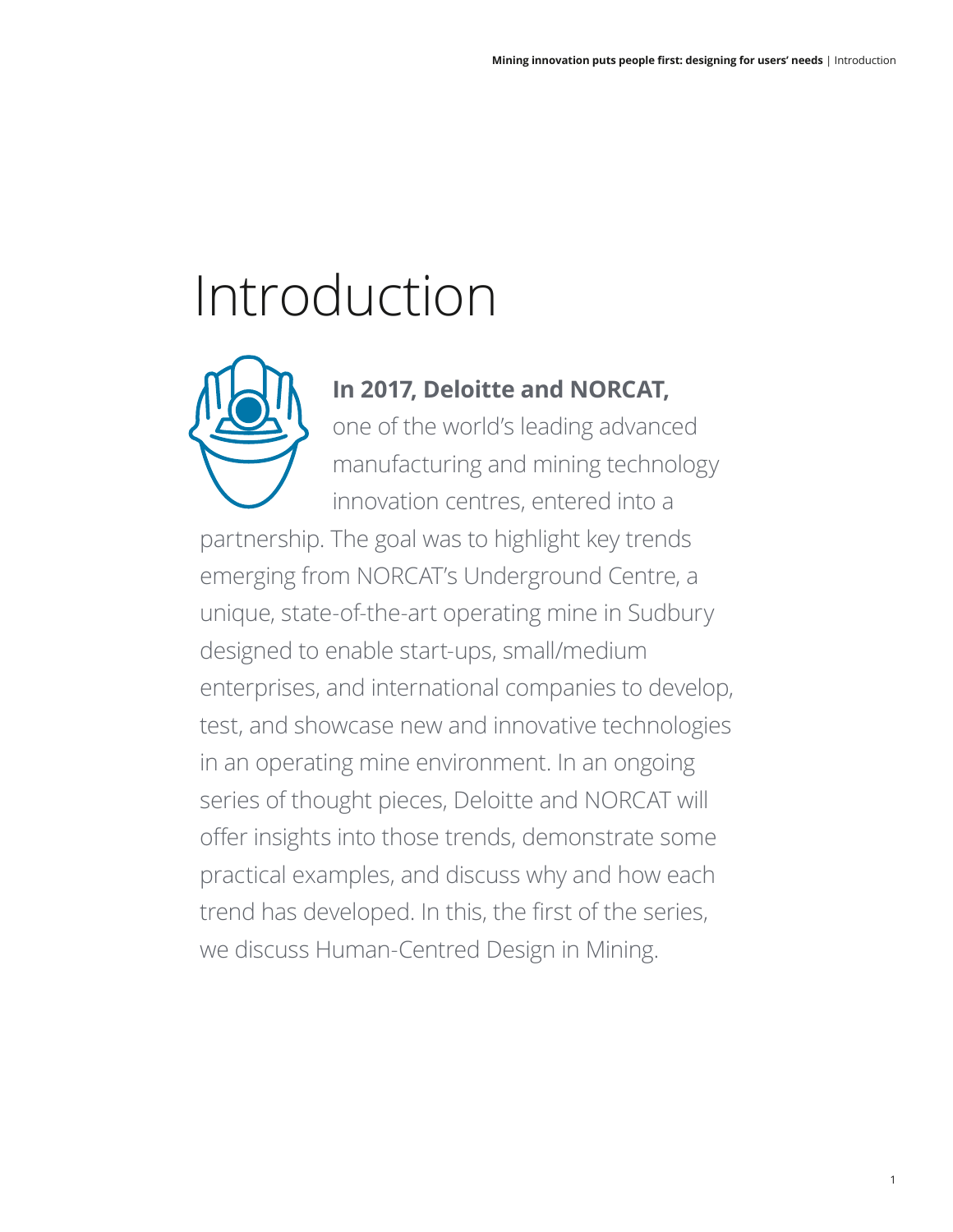## A spotlight on human-centred design

While mining is an asset intensive industry,<br>it is at its heart very much a people's busing which as the industry adopts new techno<br>and divers new innovation, requires day to day one it is at its heart very much a people's business, which as the industry adopts new technologies and drives new innovation, requires day to day operators to enable the change and bring these technologies into day to day processes. Many of these technologies are designed to tackle some of the industry's major challenges such as reducing risk of human injury and fatality, reducing energy use, and bringing communities and mining organizations closer together. But for many years, this is an industry that has been slow to adapt and to adopt.

In recent years, businesses across industries have begun to adopt a more user-centric approach to innovation. Rather than tweaking existing products and solutions in a bid to innovate, organizations are reimagining the entire design process by explicitly tying the development of new products, services, and solutions to their end-users' desires and operational environments. It's called human-centred design (HCD) and its aim is to ensure that any new design first meets end-user requirements. The adoption success that

has been seen in many industries can perhaps now be replicated in mining through this user-centred approach to design. This would create impact in an industry that lags many others.

While HCD got its start in the tech world, it is now used for a broad range of applications—and is quickly making its way to the mining sector. As mining companies adopt HCD, users—in this case, mine operators—get access to systems designed with their needs and behaviours in mind. In the process, companies can improve operational efficiency, drive greater productivity, and even reduce the number of safety incidents—better positioning them to earn a sustainable license to operate.

To succeed in these efforts, however, organizations need to understand how to:

- **•** integrate HCD into their design process,
- **•** realize its potential benefits, and
- **•** leverage best practice learnings from companies that have already adopted HCD.

"This shift in consumer behavior, driven largely by technological advances in mobile devices, e-commerce, and social platforms, has elevated the role of design thinking, a methodology for solving problems by drawing lessons from the world of design in the pursuit of innovation."1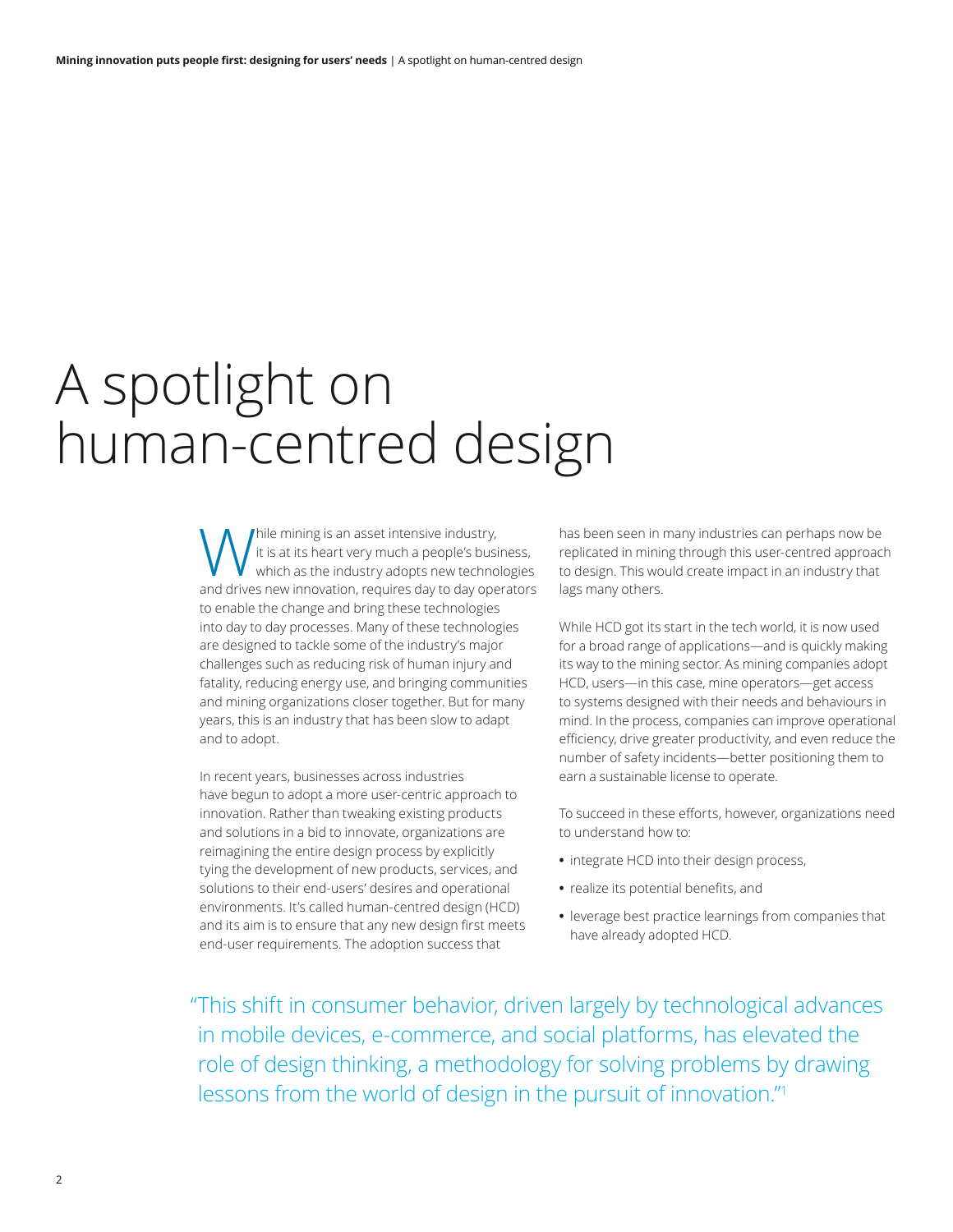ō

r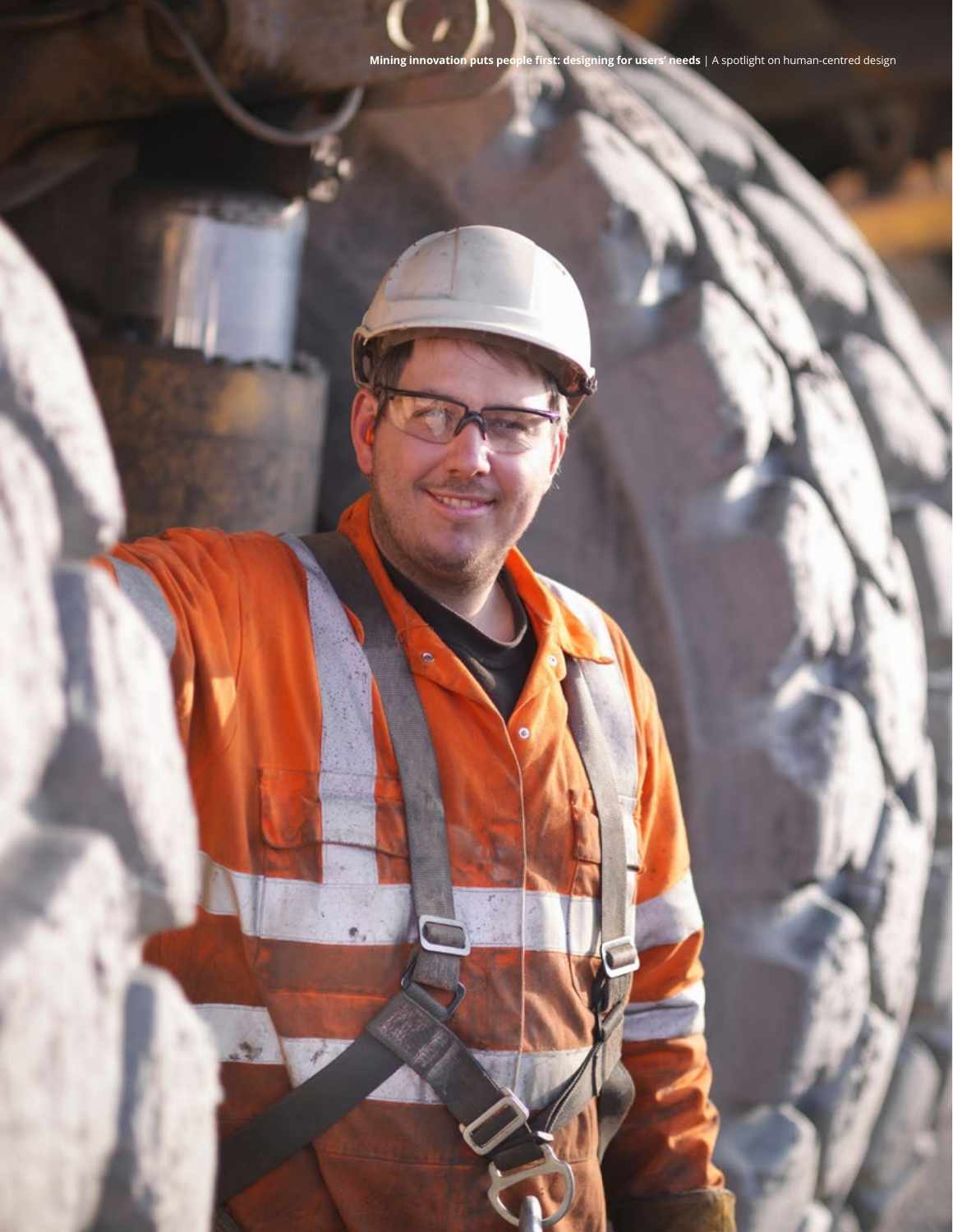# Integrating HCD into the design process

s with any new approach, integrating HCD<br>requires the adoption of an established<br>framework—in this case, one that encoura requires the adoption of an established framework—in this case, one that encourages new ways of innovating by ensuring that designers ask the right questions throughout the four phases of the innovation process: concept, prototype, pilot, and launch/scale-up.

The Balanced Breakthrough Model (BBM) is particularly useful in this regard. It has three core components desirability, feasibility, and viability—that are variably applied at different phases of the innovation process.



#### **Elements of the Balanced Breakthrough Model<sup>2</sup>**

During early stages, designers focus on desirability in an effort to prove that the solution serves unmet needs that will resonate with consumers. In later stages, the focus moves to feasibility—a demonstration of the company's ability to produce the offering, and viability proof that the solution can succeed in-market.

**Desirability** is the first step of the HCD process as it both underpins and informs the other two components. The key is to build the solution to align directly with its users' desires, needs, tasks, and

operating environments. By consulting users and other stakeholders at each stage of the process—and drawing from both industry trends and competitive insights—multi-disciplinary teams of researchers, designers, developers, ergonomic experts, and usability champions gain a clear understanding of the end-users' requirements and constraints. Using an iterative design process, they can then integrate the solution into the organization's wider work stream and customize it to adapt to the conditions prevalent at different mine sites. This varies considerably from miners' traditional product development approach, which typically focuses on a

### "The key aspect is a continual focus on mine site users, their actual tasks and the mine site environment/use context."3

product's feasibility and viability with little regard to the day-to-day needs and activities of the mine operator.

Once desirability is established, it's up to the engineers, technology architects, and regulatory experts to determine the solution's **feasibility.** This requires an understanding of the company's current initiatives, capabilities, assets, and partnerships—as well as familiarity with emerging digital technologies—to assess if the company has the operational, technological, legal, and regulatory ability to develop the offering.

Finally, the company's analysts, executives, business experts, and market researchers must prove the solution's **viability**. This involves determining how to test the offering in-market, if the company's business model can accommodate the solution, and what economic benefit the company hopes to realize upon rollout.

Through this approach, HCD becomes a process of discovery where the needs of the user influence the feasibility and viability of the solution under development—ultimately assuring its utility and value before it is ever designed or implemented.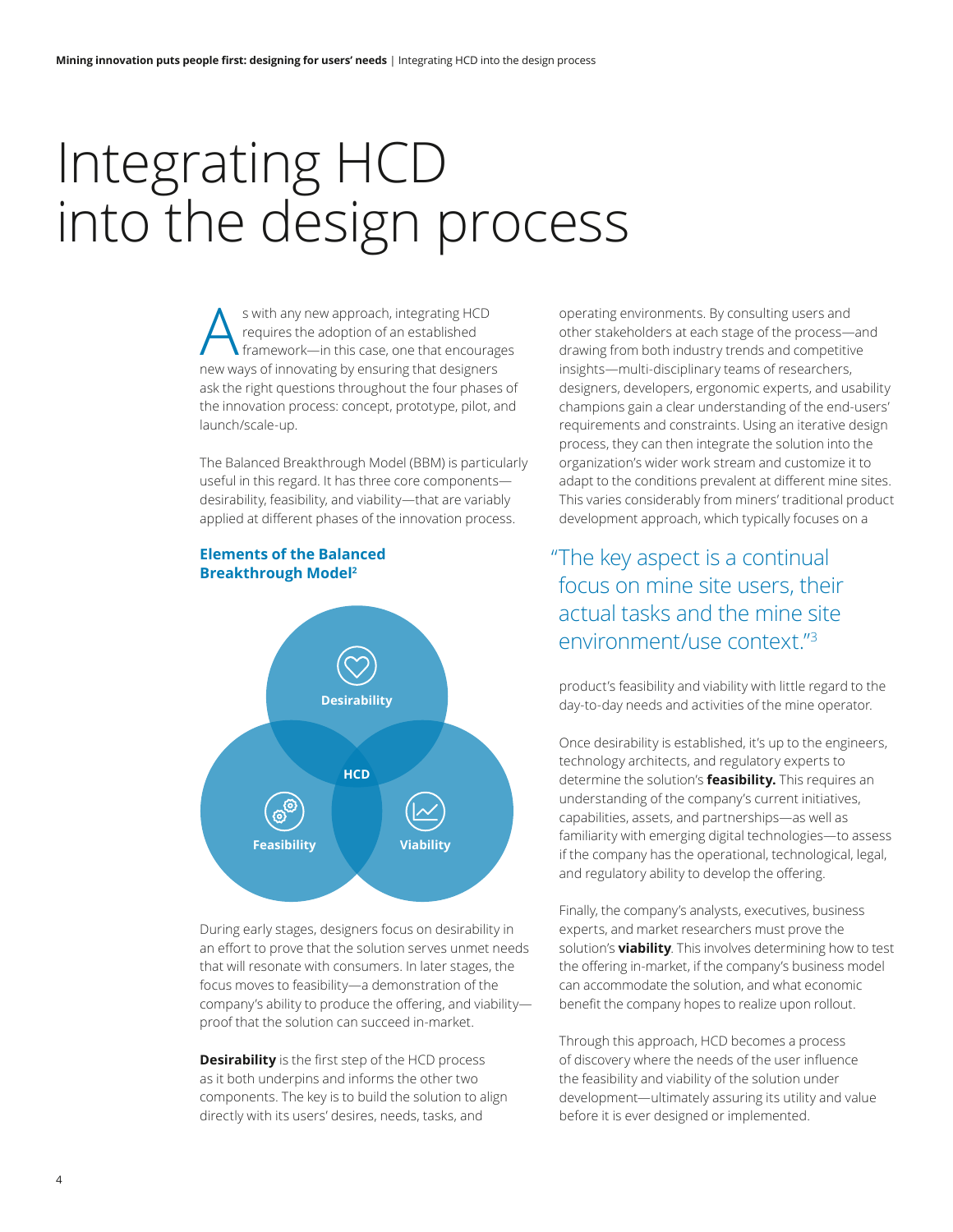# Reaping the rewards



#### **The benefits of HCD**

- Increased user productivity as a result of enhanced system usability and a more effective human/ machine interface
- Reduced user errors and decreased reliance on user support thanks to improved operator understanding
- Lower costs for training and development due to the creation of fewer unnecessary system features
- Greater compliance with procedures, higher levels of product advocacy, and more rapid system adoption

The use of an efficient, multi-phased research<br>and development approach has already<br>yielded results in the HCD field, with the<br>industry socing increasingly rapid deployment of and development approach has already yielded results in the HCD field, with the industry seeing increasingly rapid deployment of automation, sensors, smart devices, and other game-changing technologies. By leveraging HCD when adopting these solutions, mining companies can ensure that they meet end-user needs for safety, efficiency, and ease of use. Consider, for example, the benefits of deploying a new app in a mine site to provide operators with real-time information on process performance. By assessing how to make the app more desirable to users—for instance, how operators will react to the information on the interface and what neurological triggers will be activated—a company can not only help optimize the human machine interface, but also drive higher user adoption rates and help change behaviours.

As the case studies overleaf show, these are precisely the outcomes mining companies are realizing through the application of HCD.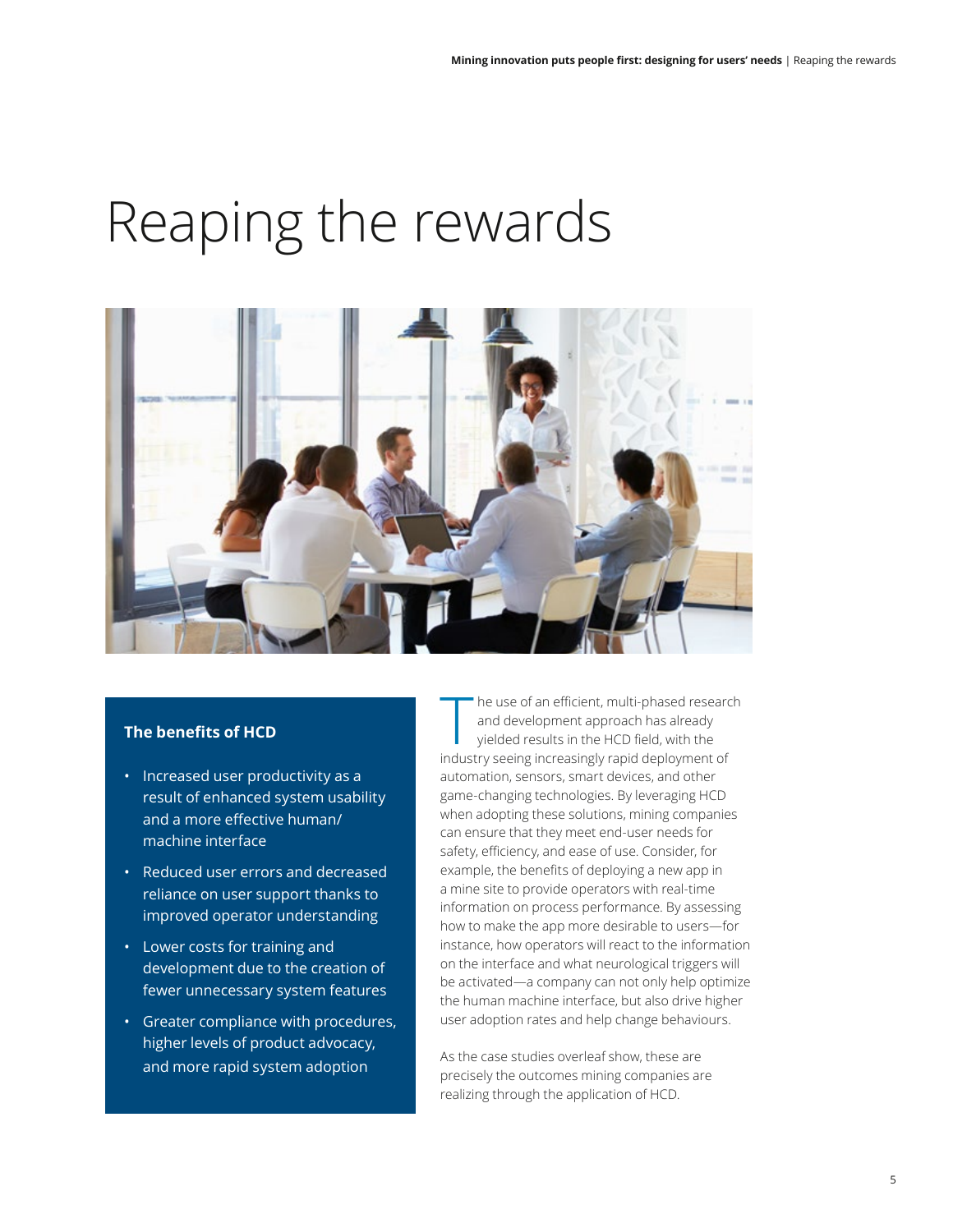# Learning from the leaders



Sepite the utility of HCD, mining companies<br>
semain justifiably reluctant to implement ne<br>
solutions without real-world use cases that<br>
demonstrate big booglife in googlife and the NODC remain justifiably reluctant to implement new solutions without real-world use cases that demonstrate their benefits. In recent years, NORCAT has worked with several mining technology companies that have embraced HCD.

To understand how these companies' product development processes differ from those of traditional approaches, Deloitte teamed up with NORCAT to conduct a series of interviews with their executives. We spoke to five leading companies that have successfully adopted HCD development approaches such as **continuously engaging with end-users, creating working prototypes**, and **applying onsite observations**—into their current processes. Their stories make a compelling case for the desirability, feasibility, and viability of HCD in the mining sector:

For three of our five companies, *continuously engaging with end-users* throughout the design process,

including internal staff and external clients, has had a tremendous impact on their solutions' success:

**•** For instance, cloud-based software solution designer **Minalytix Inc**, whose products help maximize the value of drilling data, uses a variety of iterative design techniques to get its products to market. Before beginning product development, Minalytix identified user requirements, assessed similar competitive products, and hired a UX product design expert. As development progressed, Minalytix continued capturing user feedback and involving end-users in its iterative design process, including sharing solution demos online, tracking the most-used product features, and soliciting customer comments. Even after release, the company continued the process, allowing it to refine its product in response to evolving user needs. For example, a planned feature to let workers tag database objects to enable global search was deferred, while "social feed" functionality, initially considered a nice-to-have by Minalytix, was kept and its development accelerated.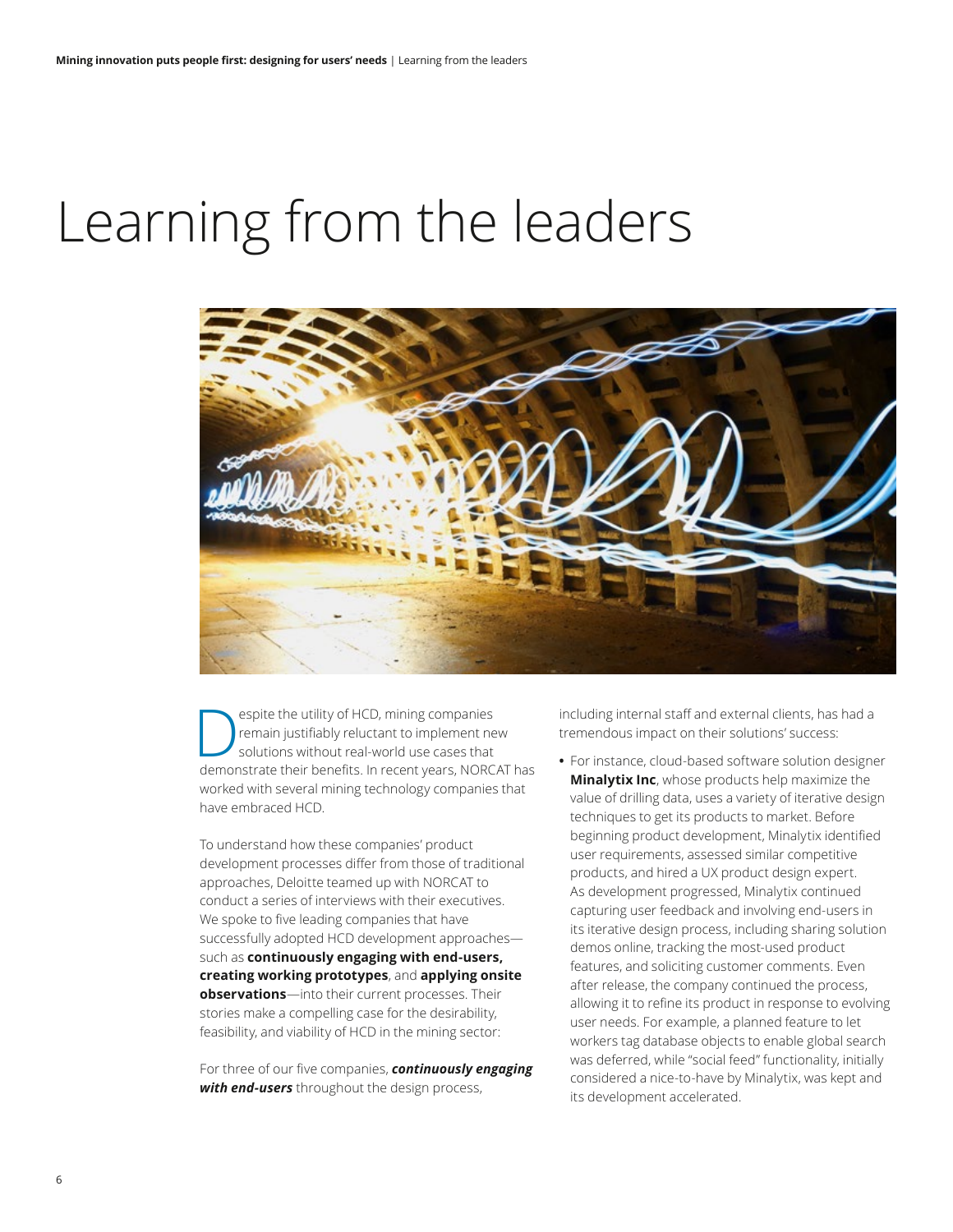- **• HLS Hard-Line Solutions Inc.** took a similar approach, relying on user feedback to effectively develop and refine its product line—autonomous mining machines that can be controlled remotely, eliminating the need for operators to work underground during the loading and dumping process. The company began the product development journey by conducting in-house research that involved both technical and operating staff. Once a viable product was developed, Hard-Line began testing with partners, mine operators, and mechanics—as well as actively observing workers putting the technology into action—to get ideas on what could be improved or tweaked. In one case, Hard-Line learned via user feedback that its "no-sound" model created an issue; operators felt they needed to hear the machine working. In response, the company integrated a microphone to include sound level from the drift, resulting in improved customer satisfaction.
- **• WipWare Inc.** is a provider of photographic analysis software technology that enables real-time material size analysis, allowing mining companies to enhance sizing accuracy while eliminating manual processes. Always looking to refine its product, WipWare took a full-on interactive approach to leveraging feedback: once the software had been fully rolled out and implemented by its customers, the company hosted a series of think tanks to gather end-user responses. From these consultations, WipWare learned that data access was posing a bigger problem for workers than data creation, so it decided to make its software available as an iOS app. This gives workers real-time access to the information they need, whenever they need it. Beyond using current, "in-process" feedback to refine product development, WipWare also reviews historical client data to refine its software algorithm on an ongoing basis, allowing it to continually improve system accuracy.

Shifting the focus of its HCD development approach somewhat, **K4 Integration**—an industrial instrumentation company whose solutions track people, material, and equipment in mining operations—is focused on *creating working prototypes* to drive product evolution and to gain acceptance in the mining industry. Further to the surveys conducted with multiple mines and industry experts, the company produced a mock-up of its electronic tag-in board and tested it at various stages of the design by inviting end-users to interact with it. This prototype-centred process has proven its value, generating key learnings from end-users. For instance, it brought forward the requirement for a fail-safe review and as a result the company implemented a board heartbeat feature so power interruptions could be noted and acted upon. From subsequent discussions with endusers, K4 Integration also developed data driven business rules, such as the tracking of hours spent underground by all employees and contractors; and if an invalid tag is detected, the system will alert the operations team automatically.

**Maestro Digital Mine** is a provider of underground ventilation and network communication solutions that allow users to measure, monitor, and maintain ventilation data from anywhere in the mine. The company has achieved consistent HCD success by *applying onsite observations* during its product development process. To gather the appropriate information, the company sends consultants to personally visit mining operations, observe specific on-site product implementations, and meet and interview end-users to collect relevant feedback. As a result of this approach, Maestro Digital Mine discovered that many companies were not installing the product's diagnostic function; this was due to organizational and information silos existing between those responsible for the control station and those responsible for underground elements. To close this gap, Maestro Digital Mine developed a new product called MaestroLink™, which provides ventilation teams with a visual interface to the company's air quality product.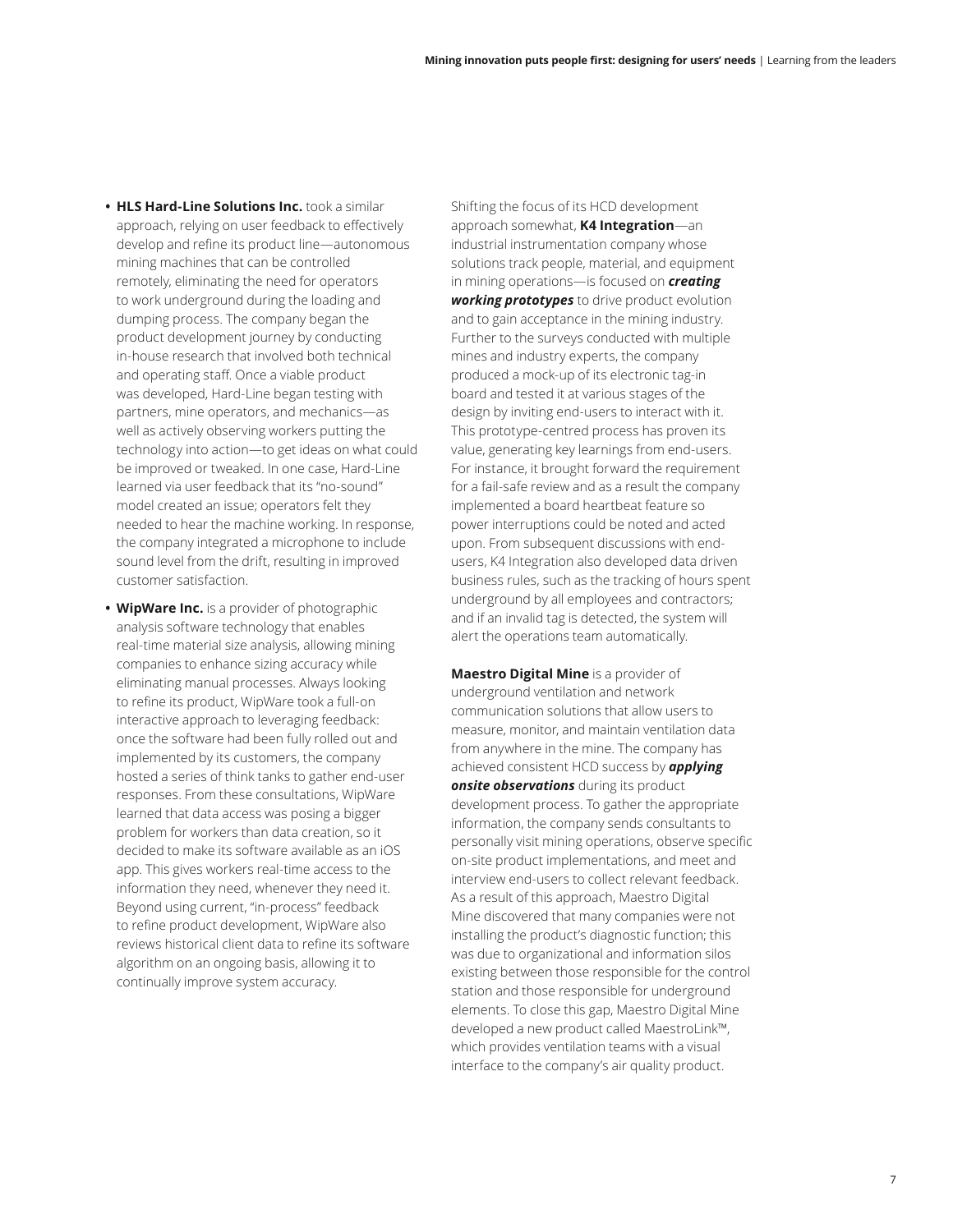### Using HCD to drive innovation



t's no secret that the mining industry faces a range<br>of endemic challenges, including declining producti<br>rising costs, and mounting risk and uncertainty. To<br>counter these pressures, mest mining over this t's no secret that the mining industry faces a range of endemic challenges, including declining productivity, counter these pressures, most mining executives agree that the sector requires greater investment in innovation. As the above success stories suggest, the adoption of HCD represents a critical step in that direction.

Our research shows that companies that take their users' real-world requirements into account when designing new systems stand to realize a host of benefits—including accelerated product development, more rapid product buy-in, faster adoption, and reduced development costs. More critically, these benefits accrue to the actual end-users—providing mine operators with access to safer, less costly, easier-to-use solutions that can enhance their productivity and quality of life. As an upshot, the industry as a whole advances—making HCD a true win/win/win proposition.

To discover some best practice approaches for the adoption of HCD, or to discuss how the BBM framework can help you improve product design, contact us today.

#### **Contact information**

#### **Andrew Swart**

Deloitte Global Mining Consulting Leader aswart@deloitte.ca **Don Duval** CEO NORCAT dduval@norcat.org

#### **Endnotes**

- 1 *The Wall Street Journal*, May 24, 2017. "Using Design Thinking to Innovate," by Deloitte. Accessed at http://deloitte.wsj.com/cmo/2017/05/24/using-design-thinking-to-innovate/ on July 20, 2017.
- <sup>2</sup> Deloitte/Doblin Framework
- 3 *19th Triennial Congress of the International Ergonomics Association*, August 2015. "Human Centred Design for Mining Equipment and New Technology."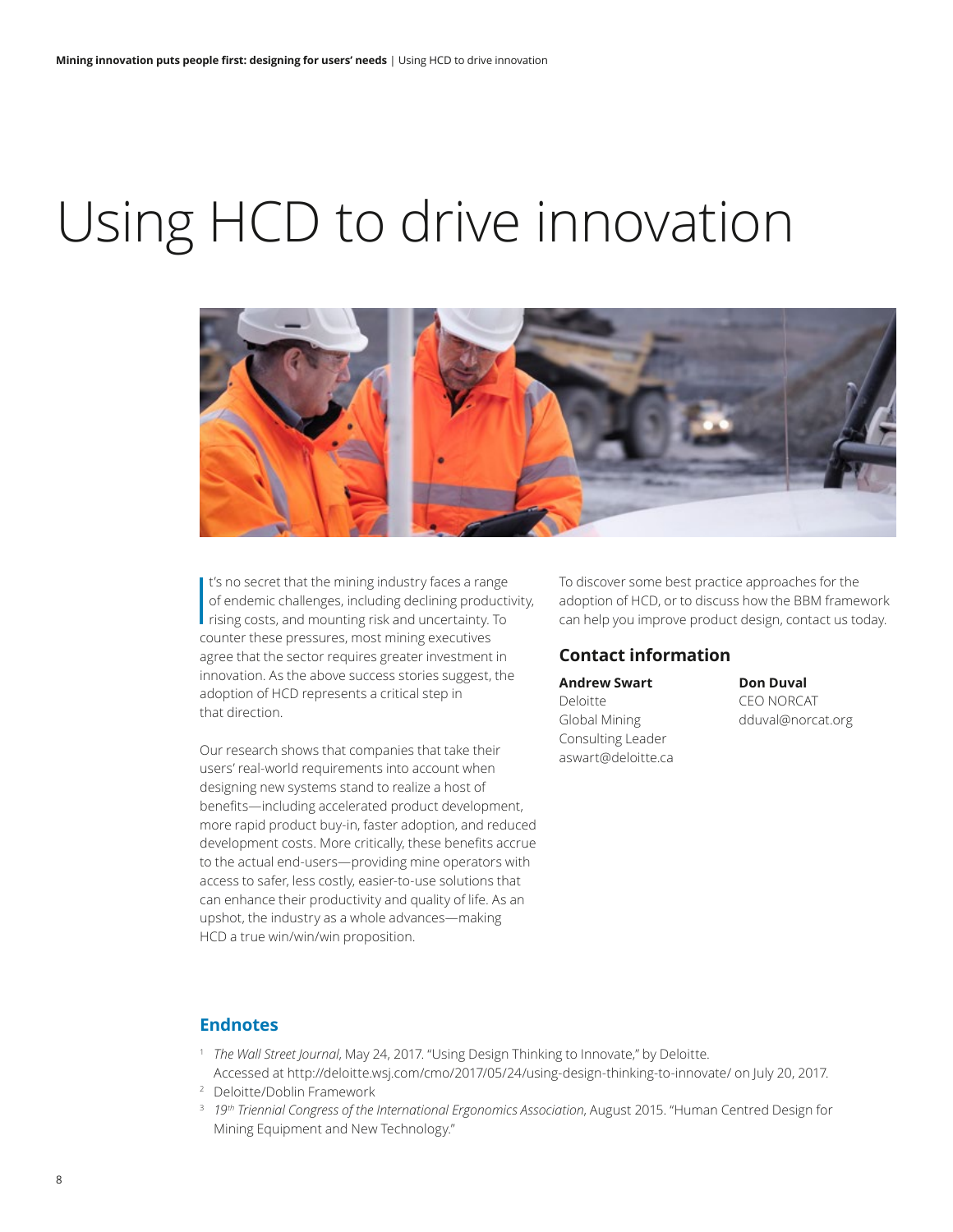### About the Deloitte/ NORCAT partnership

Deloitte, one of Canada's leading professional services firms, provides audit, tax, consulting, and financial advisory services. Deloitte LLP, an Ontario limited liability partnership, is the Canadian member firm of Deloitte Touche Tohmatsu Limited.

NORCAT is the only non-profit regional innovation centre in the world that has an operating mine designed to enable start-ups, small/medium enterprises, and international companies to develop, test, and showcase new and innovative technologies in an operating mine environment. This unique facility anchors one of the world's leading advanced manufacturing and mining technology clusters and represents a "one-stop shop" to see future technologies and innovations that are poised to transform the global mining industry.

As part of their strategic partnership, Deloitte and NORCAT are taking steps to help the global mining industry better understand emerging mining technology and innovation trends. Their goal is to combine on-the-ground insight gained from companies that have installed emerging technologies at the NORCAT Underground Centre with the market knowledge of the Deloitte global mining team.

#### **Special thanks**

We would like to thank Minalytix Inc., Hard Line Solutions Inc., WipWare Inc., K4 Integration and Maestro Digital Mine for agreeing to participate in this study and sharing their design process with us. Also we would like to acknowledge Magesh Pillay and Jean Dauvin for their work on this thoughtpiece